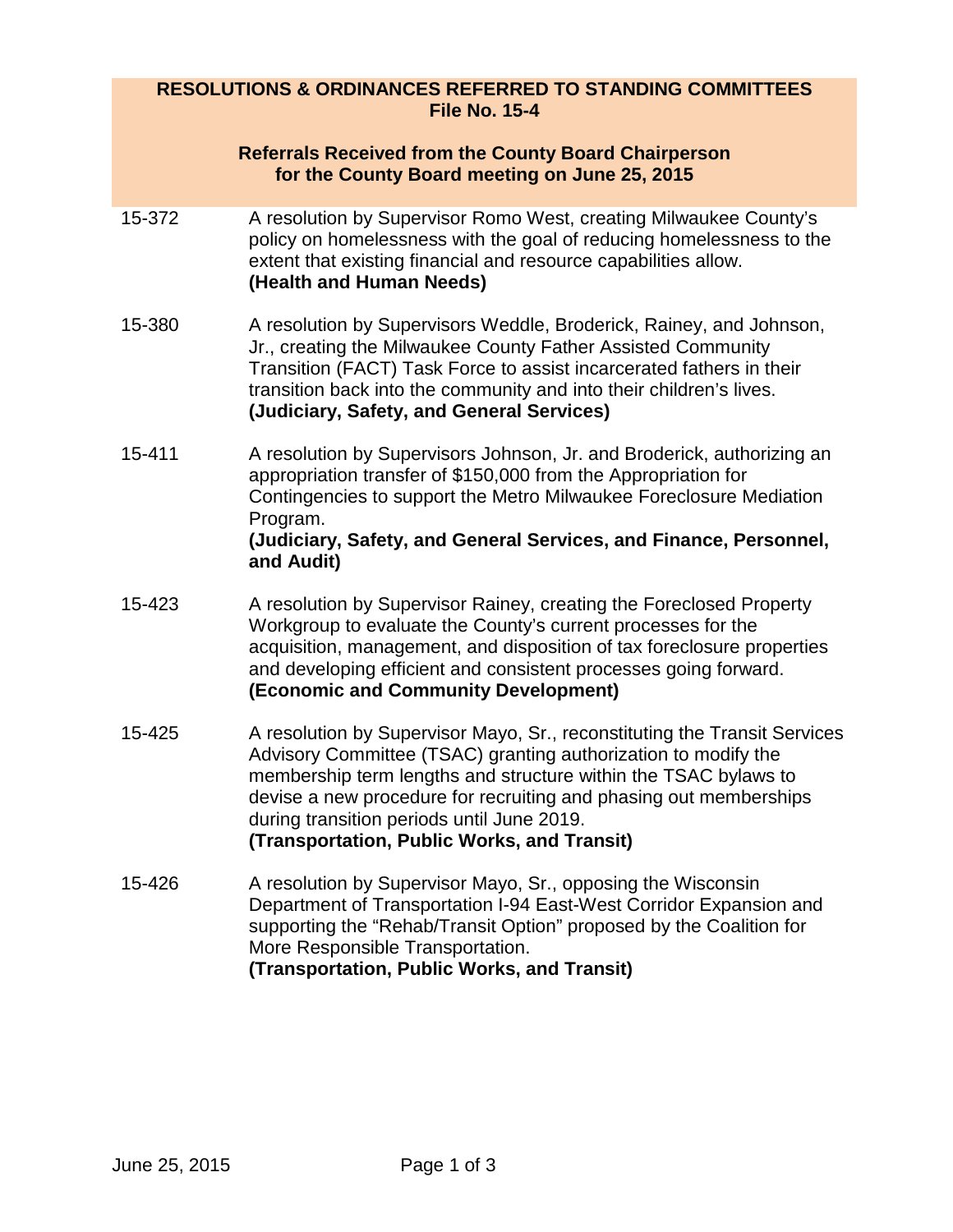## **RESOLUTIONS & ORDINANCES**

**Referrals BY the County Board to Standing Committees on June 25, 2015**

**NONE**